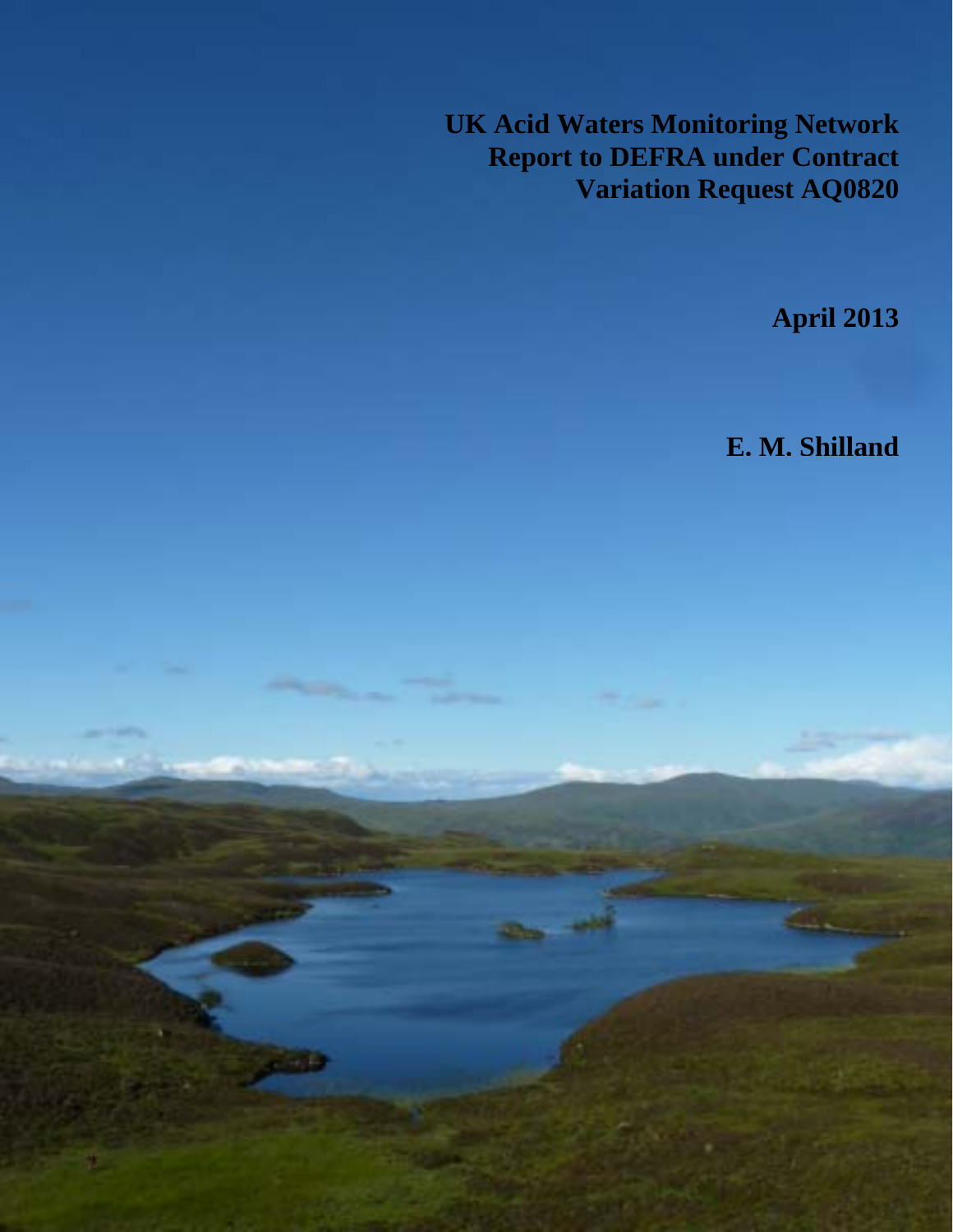# <span id="page-1-0"></span>1. Contents

| 1. |       |  |  |  |  |  |
|----|-------|--|--|--|--|--|
|    | 1.1.  |  |  |  |  |  |
| 2. |       |  |  |  |  |  |
| 3. |       |  |  |  |  |  |
|    | 3.1.  |  |  |  |  |  |
|    | 3.2.  |  |  |  |  |  |
|    | 3.3.  |  |  |  |  |  |
|    | 3.4.  |  |  |  |  |  |
|    | 3.5.  |  |  |  |  |  |
|    | 3.6.  |  |  |  |  |  |
|    | 3.7.  |  |  |  |  |  |
|    | 3.8.  |  |  |  |  |  |
|    | 3.9.  |  |  |  |  |  |
|    | 3.10. |  |  |  |  |  |
|    | 3.11. |  |  |  |  |  |
|    | 3.12. |  |  |  |  |  |
| 4. |       |  |  |  |  |  |
|    | 4.1.  |  |  |  |  |  |
|    | 4.2.  |  |  |  |  |  |
|    | 4.3.  |  |  |  |  |  |
|    | 4.4.  |  |  |  |  |  |
| 5. |       |  |  |  |  |  |
|    | 5.1.  |  |  |  |  |  |
|    | 5.2.  |  |  |  |  |  |
|    | 5.3.  |  |  |  |  |  |
|    | 5.4.  |  |  |  |  |  |
|    | 5.5.  |  |  |  |  |  |
|    | 5.6.  |  |  |  |  |  |
|    | 5.7.  |  |  |  |  |  |
|    | 5.8.  |  |  |  |  |  |
|    | 5.9.  |  |  |  |  |  |
|    | 5.10. |  |  |  |  |  |
|    | 5.11. |  |  |  |  |  |
|    | 5.12. |  |  |  |  |  |
| 6. |       |  |  |  |  |  |
|    | 6.1.  |  |  |  |  |  |
|    | 6.2.  |  |  |  |  |  |
|    | 6.3.  |  |  |  |  |  |
|    | 6.4.  |  |  |  |  |  |
|    | 6.5.  |  |  |  |  |  |
|    | 6.6.  |  |  |  |  |  |
|    | 6.7.  |  |  |  |  |  |
|    | 6.8.  |  |  |  |  |  |
|    | 6.9.  |  |  |  |  |  |
|    | 6.10. |  |  |  |  |  |
|    | 6.11. |  |  |  |  |  |
|    | 6.12. |  |  |  |  |  |
| 7. |       |  |  |  |  |  |
|    |       |  |  |  |  |  |

#### 1.1. List of Tables

|--|--|

Cover photo: Loch Tinker,  $7^{\text{th}}$  August 2012 $\copyright$  Ewan Shilland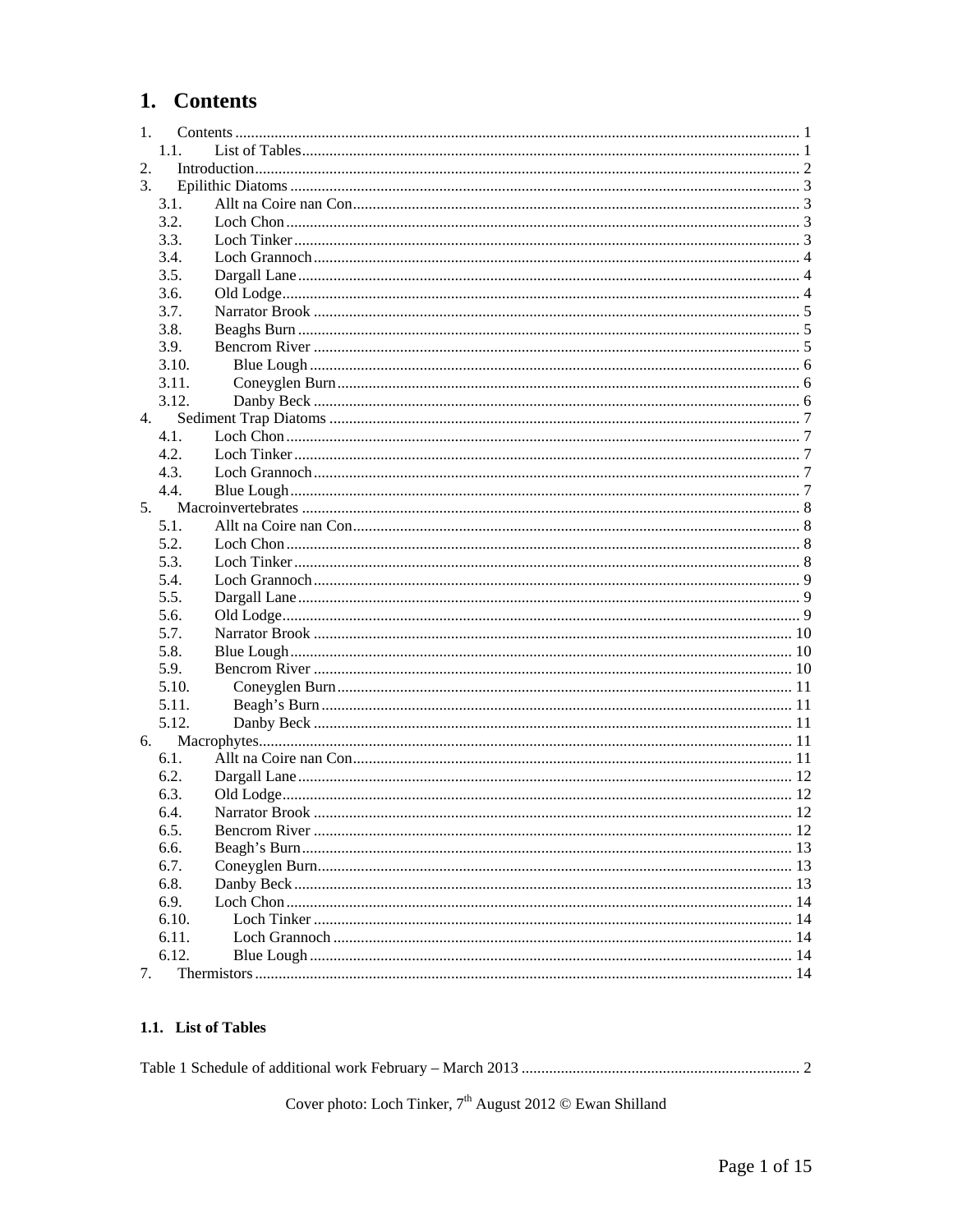# <span id="page-2-0"></span>**2. Introduction**

This report lists the additional work carried out by the UK Acid Waters Monitoring Network Consortium for DEFRA, under Contract Variation Request AQ0820, between February 2013 and March 2013. A summary of the work is presented in [Table 1](#page-2-1) and further details of individual work units are provided in the following sections.

<span id="page-2-1"></span>

| <b>Activity</b>              | <b>Site</b>           | 2011-12          | 2012-13           |
|------------------------------|-----------------------|------------------|-------------------|
| <b>Epilithic Diatoms</b>     | Allt na Coire nan Con | Analyse & report | Prepare & archive |
|                              | L. Chon               | Analyse & report | Prepare & archive |
|                              | L. Tinker             | Analyse & report | Prepare & archive |
|                              | L. Grannoch           | Analyse & report | Prepare & archive |
|                              | Dargall Lane          | Analyse & report | Prepare & archive |
|                              | Old Lodge             | Analyse & report | Prepare & archive |
|                              | <b>Narrator Brook</b> | Analyse & report | Prepare & archive |
|                              | Beagh's Burn          | Analyse & report | Prepare & archive |
|                              | <b>Bencrom River</b>  | Analyse & report | Prepare & archive |
|                              | <b>Blue Lough</b>     | Analyse & report | Prepare & archive |
|                              | Coneyglen Burn        | Analyse & report | Prepare & archive |
|                              | Danby Beck            | Analyse & report | Prepare & archive |
| <b>Sediment Trap Diatoms</b> | L. Chon               |                  | Prepare & archive |
|                              | L. Tinker             | Analyse & report | Prepare & archive |
|                              | L. Grannoch           | Analyse & report | Prepare & archive |
|                              | <b>Blue Lough</b>     | Analyse & report | Prepare & archive |
| <b>Macroinvertebrates</b>    | Allt na Coire nan Con | Report           | Analyse           |
|                              | L. Chon               | Report           | Analyse           |
|                              | L. Tinker             | Report           | Analyse           |
|                              | L. Grannoch           |                  | Analyse           |
|                              | Dargall Lane          | Report           | Analyse           |
|                              | Old Lodge             | Report           | Analyse           |
|                              | <b>Narrator Brook</b> | Report           | Analyse           |
|                              | <b>Blue Lough</b>     | Report           | Analyse           |
|                              | <b>Bencrom River</b>  | Report           | Analyse           |
|                              | Coneyglen Burn        | Report           | Analyse           |
|                              | Beagh's Burn          |                  | Analyse           |
|                              | Danby Beck            |                  | Analyse           |
| <b>Macrophytes</b>           | Allt na Coire nan Con | Report           | Analyse           |
|                              | Dargall Lane          | Report           | Analyse           |
|                              | Old Lodge             | Report           | Analyse           |
|                              | <b>Narrator Brook</b> | Report           | Analyse           |
|                              | <b>Bencrom River</b>  | Report           | Analyse           |
|                              | Beagh's Burn          | Report           |                   |
|                              | Coneyglen Burn        | Report           |                   |
|                              | Loch Chon             |                  | Analyse           |

#### **Table 1 Schedule of additional work February – March 2013**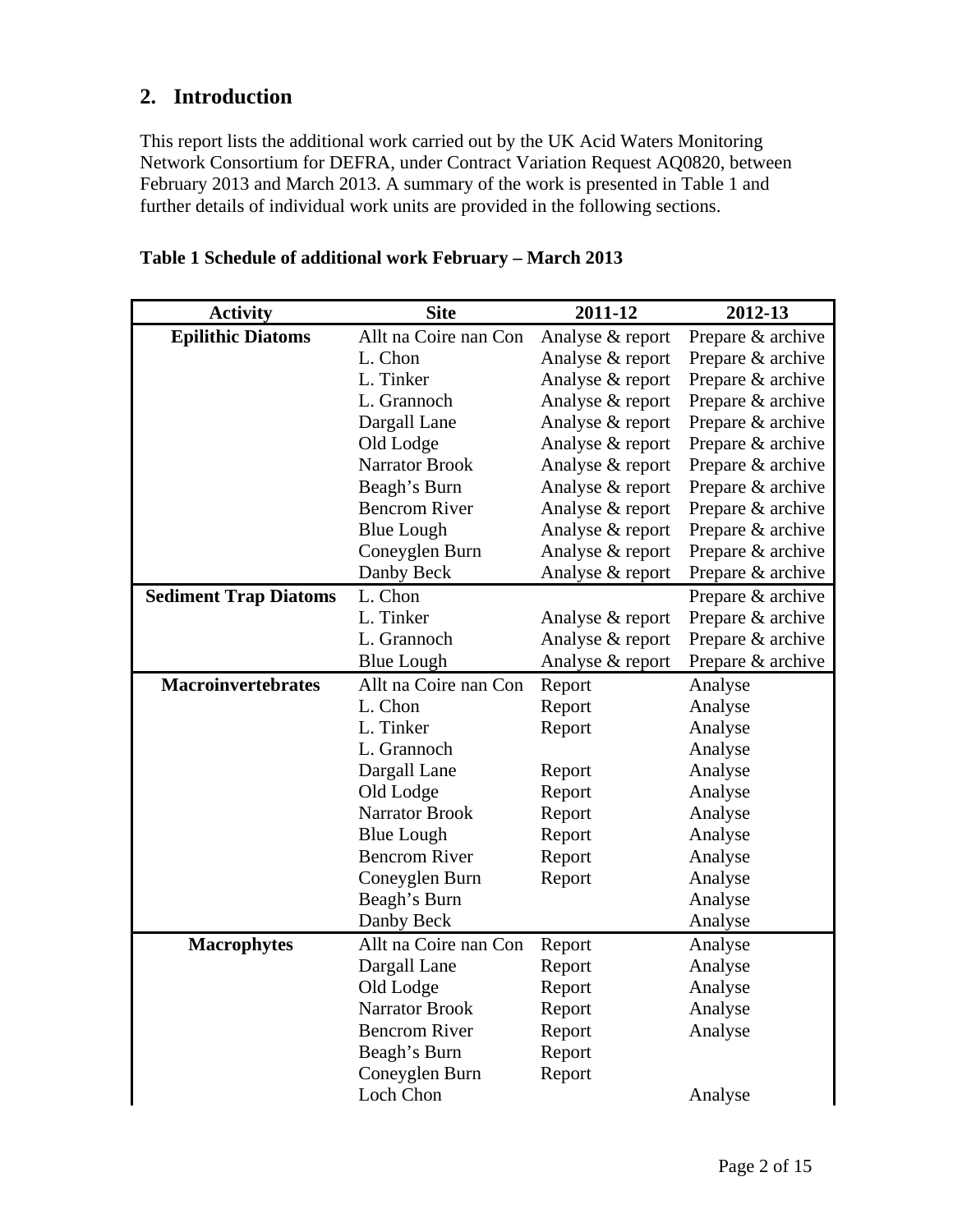<span id="page-3-0"></span>

| <b>Activity</b>    | <b>Site</b>       | 2011-12          | 2012-13           |
|--------------------|-------------------|------------------|-------------------|
|                    | Loch Tinker       |                  | Analyse           |
|                    | Loch Grannoch     |                  | Analyse           |
|                    | <b>Blue Lough</b> |                  | Analyse           |
|                    | Danby Beck        | Analyse & report | Analyse           |
| <b>Thermistors</b> |                   |                  | Purchase for lake |
|                    |                   |                  | chains            |

## **3. Epilithic Diatoms**

### **3.1. Allt na Coire nan Con**

The 2011-12 epilithic diatoms were collected from Allt na Coire nan Con on 10/07/2011. The samples were preserved on site and brought back to UCL where they were prepared into microscope slides. After 300 diatom valves were counted the data were quality controlled then added to the UKAWMN biological database at UCL. The relative abundance of species and a variety of diversity indices were calculated, graphed, reported and uploaded to the UKAWMN website. These are available from the website at the address [http://awmn.defra.gov.uk/resources/datasheets/site03\\_diatoms.pdf](http://awmn.defra.gov.uk/resources/datasheets/site03_diatoms.pdf)

The 2012-13 epilithic diatoms were collected from Allt na Coire nan Con on 08/07/2012. The samples were preserved on site and brought back to UCL where they were prepared into microscope slides.

#### **3.2. Loch Chon**

The 2011-12 epilithic diatoms were collected from Loch Chon on 27/07/2011. The samples were preserved on site and brought back to UCL where they were prepared into microscope slides. After 300 diatom valves were counted the data were quality controlled then added to the UKAWMN biological database at UCL. The relative abundance of species and a variety of diversity indices were calculated, graphed, reported and uploaded to the UKAWMN website. These are available from the website at the address [http://awmn.defra.gov.uk/resources/datasheets/site05\\_diatoms.pdf](http://awmn.defra.gov.uk/resources/datasheets/site05_diatoms.pdf)

The 2012-13 epilithic diatoms were collected from Loch Chon on 06/08/2012. The samples were preserved on site and brought back to UCL where they were prepared into microscope slides.

#### **3.3. Loch Tinker**

The 2011-12 epilithic diatoms were collected from Loch Tinker on 27/07/2011. The samples were preserved on site and brought back to UCL where they were prepared into microscope slides. After 300 diatom valves were counted the data were quality controlled then added to the UKAWMN biological database at UCL. The relative abundance of species and a variety of diversity indices were calculated, graphed, reported and uploaded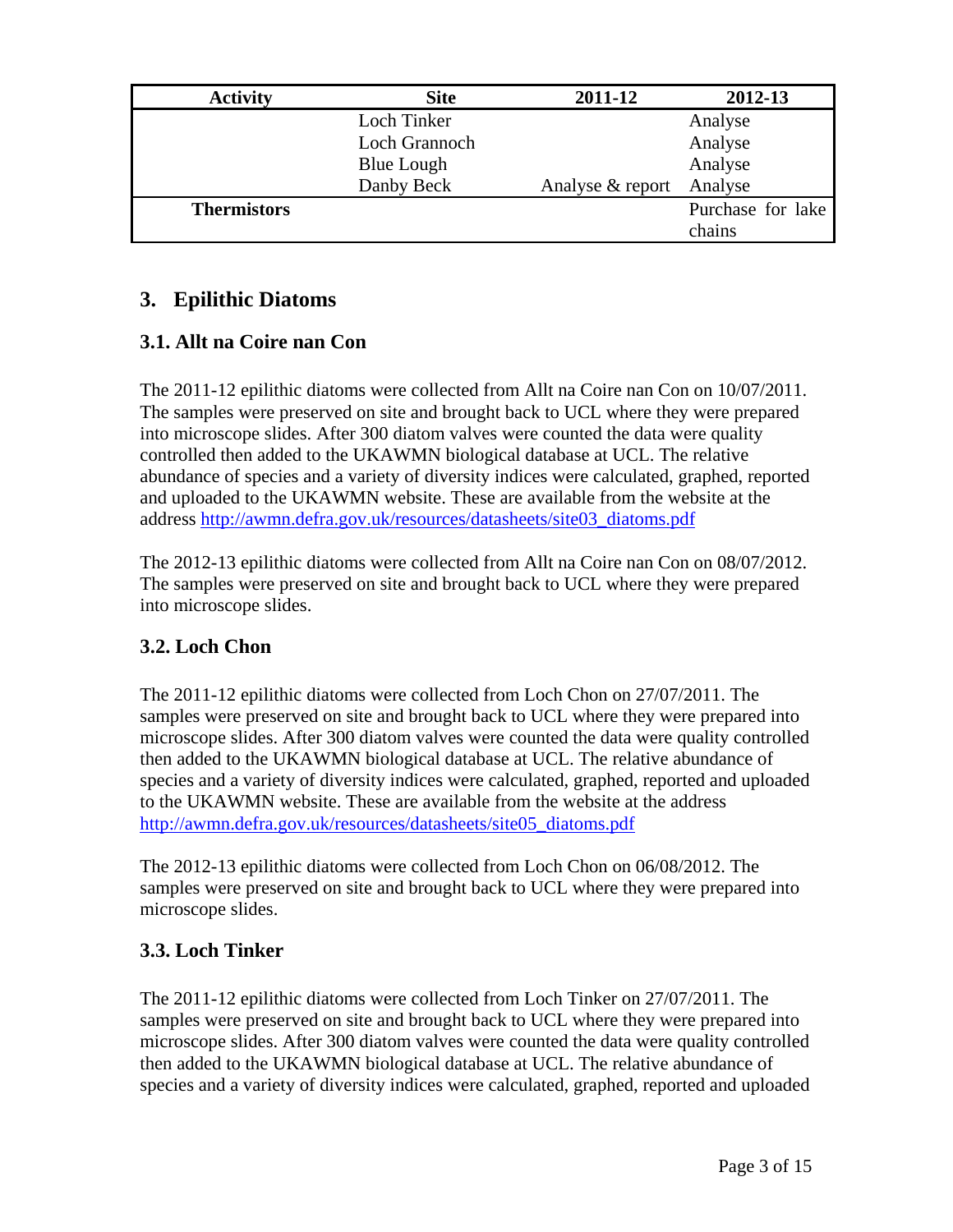<span id="page-4-0"></span>to the UKAWMN website. These are available from the website at the address [http://awmn.defra.gov.uk/resources/datasheets/site06\\_diatoms.pdf](http://awmn.defra.gov.uk/resources/datasheets/site06_diatoms.pdf)

The 2012-13 epilithic diatoms were collected from Loch Tinker on 07/08/2012. The samples were preserved on site and brought back to UCL where they were prepared into microscope slides.

## **3.4. Loch Grannoch**

The 2011-12 epilithic diatoms were collected from Loch Grannoch on 25/07/2011. The samples were preserved on site and brought back to UCL where they were prepared into microscope slides. After 300 diatom valves were counted the data were quality controlled then added to the UKAWMN biological database at UCL. The relative abundance of species and a variety of diversity indices were calculated, graphed, reported and uploaded to the UKAWMN website. These are available from the website at the address [http://awmn.defra.gov.uk/resources/datasheets/site08\\_diatoms.pdf](http://awmn.defra.gov.uk/resources/datasheets/site08_diatoms.pdf)

The 2012-13 epilithic diatoms were collected from Loch Grannoch on 04/08/2012. The samples were preserved on site and brought back to UCL where they were prepared into microscope slides.

#### **3.5. Dargall Lane**

The 2011-12 epilithic diatoms were collected from Dargall Lane on 09/07/2011. The samples were preserved on site and brought back to UCL where they were prepared into microscope slides. After 300 diatom valves were counted the data were quality controlled then added to the UKAWMN biological database at UCL. The relative abundance of species and a variety of diversity indices were calculated, graphed, reported and uploaded to the UKAWMN website. These are available from the website at the address [http://awmn.defra.gov.uk/resources/datasheets/site09\\_diatoms.pdf](http://awmn.defra.gov.uk/resources/datasheets/site09_diatoms.pdf)

The 2012-13 epilithic diatoms were collected from Dargall Lane on 07/07/2012. The samples were preserved on site and brought back to UCL where they were prepared into microscope slides.

#### **3.6. Old Lodge**

The 2011-12 epilithic diatoms were collected from Old Lodge on 04/07/2011. The samples were preserved on site and brought back to UCL where they were prepared into microscope slides. After 300 diatom valves were counted the data were quality controlled then added to the UKAWMN biological database at UCL. After reformatting, the data were also sent for inclusion in the Environmental Change Network database. The relative abundance of species and a variety of diversity indices were calculated, graphed, reported and uploaded to the UKAWMN website. These are available from the website at the address [http://awmn.defra.gov.uk/resources/datasheets/site13\\_diatoms.pdf](http://awmn.defra.gov.uk/resources/datasheets/site13_diatoms.pdf)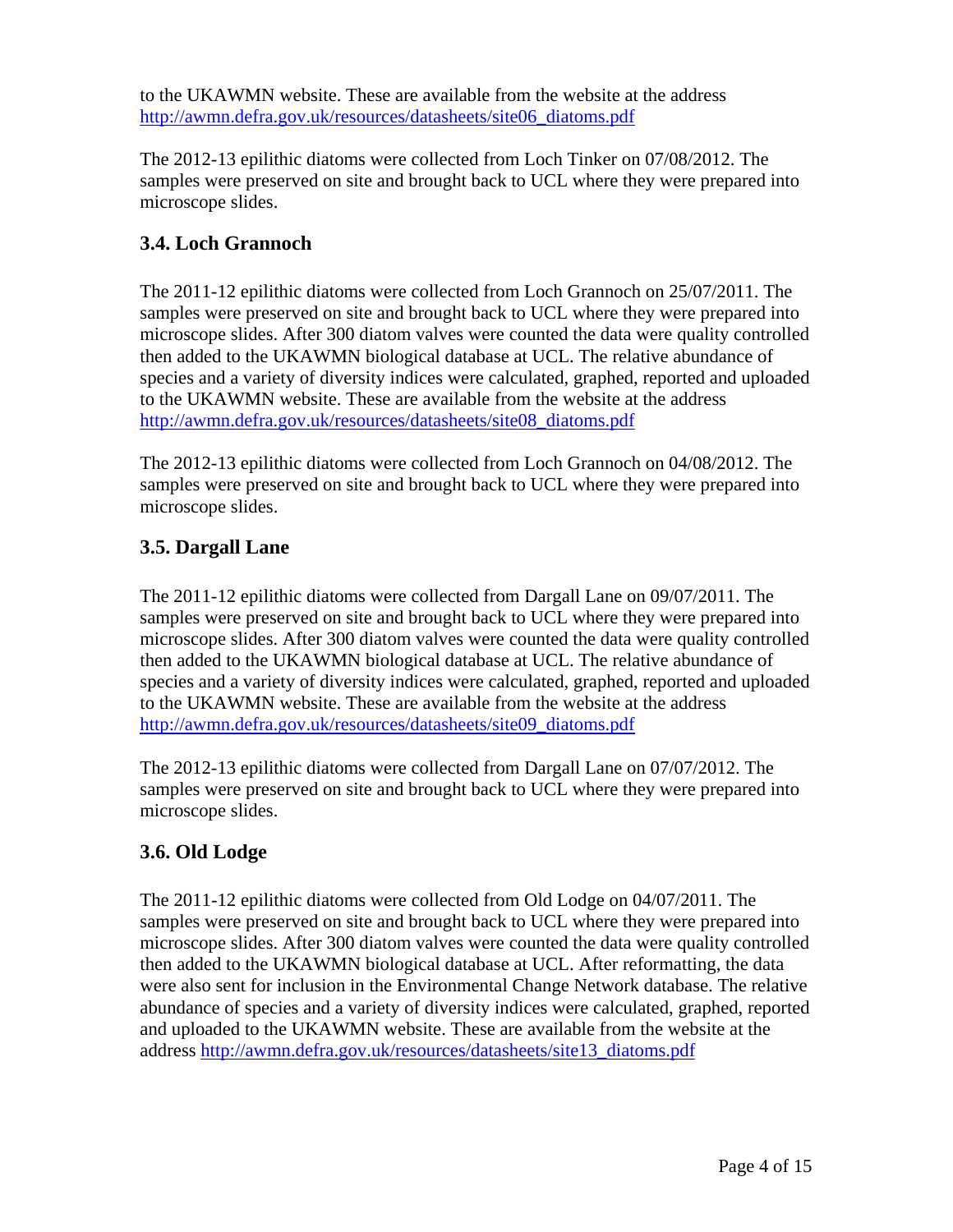<span id="page-5-0"></span>The 2012-13 epilithic diatoms were collected from Old Lodge on 02/07/2012. The samples were preserved on site and brought back to UCL where they were prepared into microscope slides.

# **3.7. Narrator Brook**

The 2011-12 epilithic diatoms were collected from Narrator Brook on 05/07/2011. The samples were preserved on site and brought back to UCL where they were prepared into microscope slides. After 300 diatom valves were counted the data were quality controlled then added to the UKAWMN biological database at UCL. The relative abundance of species and a variety of diversity indices were calculated, graphed, reported and uploaded to the UKAWMN website. These are available from the website at the address [http://awmn.defra.gov.uk/resources/datasheets/site14\\_diatoms.pdf](http://awmn.defra.gov.uk/resources/datasheets/site14_diatoms.pdf)

The 2012-13 epilithic diatoms were collected from Narrator Brook on 03/07/2012. The samples were preserved on site and brought back to UCL where they were prepared into microscope slides.

# **3.8. Beaghs Burn**

The 2011-12 epilithic diatoms were collected from Beagh's Burn on 31/07/2011. The samples were preserved on site and brought back to UCL where they were prepared into microscope slides. After 300 diatom valves were counted the data were quality controlled then added to the UKAWMN biological database at UCL. The relative abundance of species and a variety of diversity indices were calculated, graphed, reported and uploaded to the UKAWMN website. These are available from the website at the address [http://awmn.defra.gov.uk/resources/datasheets/site19\\_diatoms.pdf](http://awmn.defra.gov.uk/resources/datasheets/site19_diatoms.pdf)

The 2012-13 epilithic diatoms were collected from Beagh's Burn on 20/09/2012. The samples were preserved on site and brought back to UCL where they were prepared into microscope slides.

# **3.9. Bencrom River**

The 2011-12 epilithic diatoms were collected from Bencrom River on 01/08/2011. The samples were preserved on site and brought back to UCL where they were prepared into microscope slides. After 300 diatom valves were counted the data were quality controlled then added to the UKAWMN biological database at UCL. The relative abundance of species and a variety of diversity indices were calculated, graphed, reported and uploaded to the UKAWMN website. These are available from the website at the address [http://awmn.defra.gov.uk/resources/datasheets/site20\\_diatoms.pdf](http://awmn.defra.gov.uk/resources/datasheets/site20_diatoms.pdf)

The 2012-13 epilithic diatoms were collected from Bencrom River on 21/09/2012. The samples were preserved on site and brought back to UCL where they were prepared into microscope slides.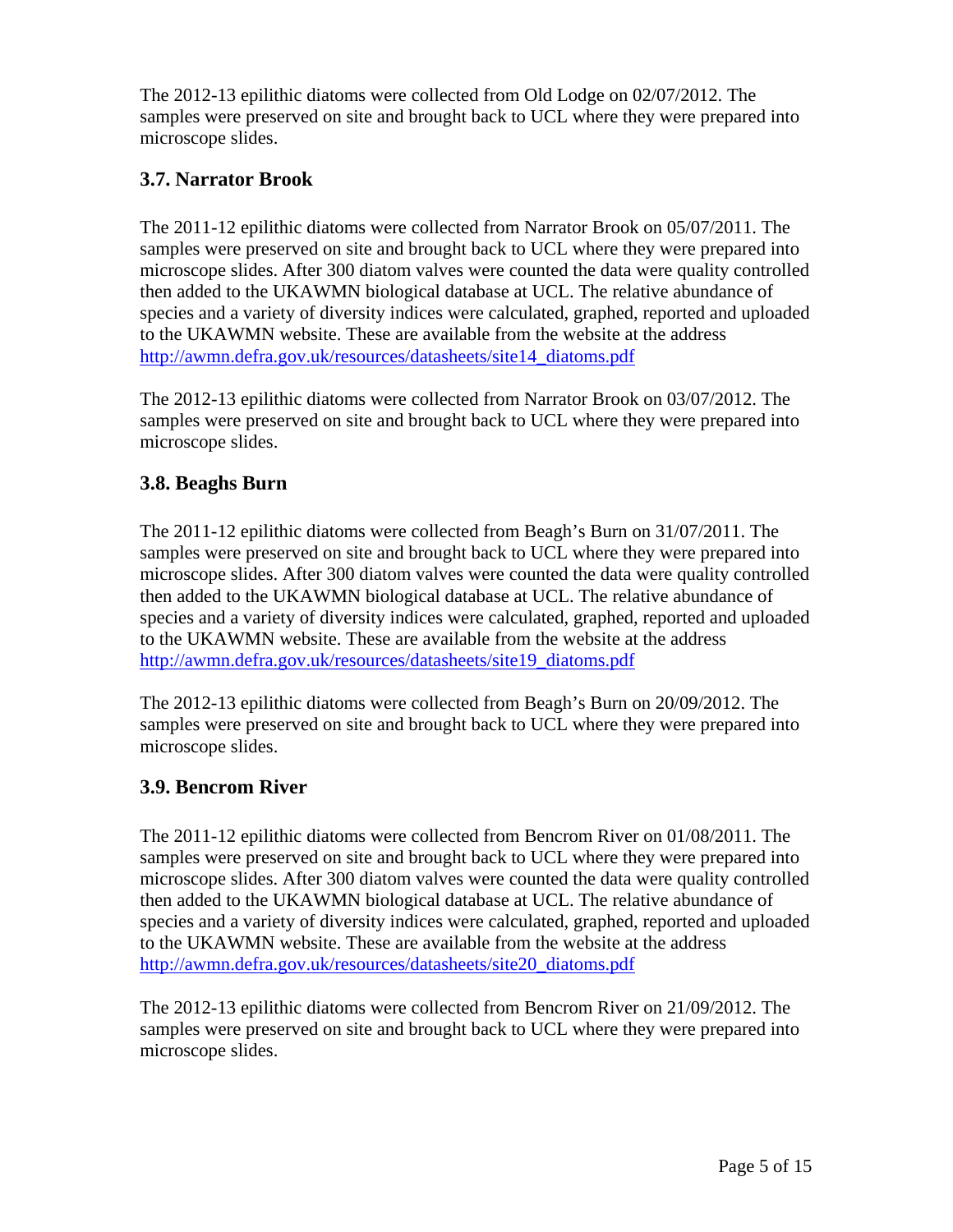## <span id="page-6-0"></span>**3.10. Blue Lough**

The 2011-12 epilithic diatoms were collected from Blue Lough on 01/08/2011. The samples were preserved on site and brought back to UCL where they were prepared into microscope slides. After 300 diatom valves were counted the data were quality controlled then added to the UKAWMN biological database at UCL. The relative abundance of species and a variety of diversity indices were calculated, graphed, reported and uploaded to the UKAWMN website. These are available from the website at the address [http://awmn.defra.gov.uk/resources/datasheets/site21\\_diatoms.pdf](http://awmn.defra.gov.uk/resources/datasheets/site21_diatoms.pdf)

The 2012-13 epilithic diatoms were collected from Blue Lough on 21/09/2012. The samples were preserved on site and brought back to UCL where they were prepared into microscope slides.

### **3.11. Coneyglen Burn**

The 2011-12 epilithic diatoms were collected from Coneyglen Burn on 31/07/2011. The samples were preserved on site and brought back to UCL where they were prepared into microscope slides. After 300 diatom valves were counted the data were quality controlled then added to the UKAWMN biological database at UCL. The relative abundance of species and a variety of diversity indices were calculated, graphed, reported and uploaded to the UKAWMN website. These are available from the website at the address [http://awmn.defra.gov.uk/resources/datasheets/site22\\_diatoms.pdf](http://awmn.defra.gov.uk/resources/datasheets/site22_diatoms.pdf)

The 2012-13 epilithic diatoms were collected from Coneyglen Burn on 20/09/2012. The samples were preserved on site and brought back to UCL where they were prepared into microscope slides.

#### **3.12. Danby Beck**

The 2011-12 epilithic diatoms were collected from Danby Beck on 08/07/2011. The samples were preserved on site and brought back to UCL where they were prepared into microscope slides. After 300 diatom valves were counted the data were quality controlled then added to the UKAWMN biological database at UCL. The relative abundance of species and a variety of diversity indices were calculated, graphed, reported and uploaded to the UKAWMN website. These are available from the website at the address [http://awmn.defra.gov.uk/resources/datasheets/site26\\_diatoms.pdf](http://awmn.defra.gov.uk/resources/datasheets/site26_diatoms.pdf)

The 2012-13 epilithic diatoms were collected from Danby Beck on 05/07/2012. The samples were preserved on site and brought back to UCL where they were prepared into microscope slides.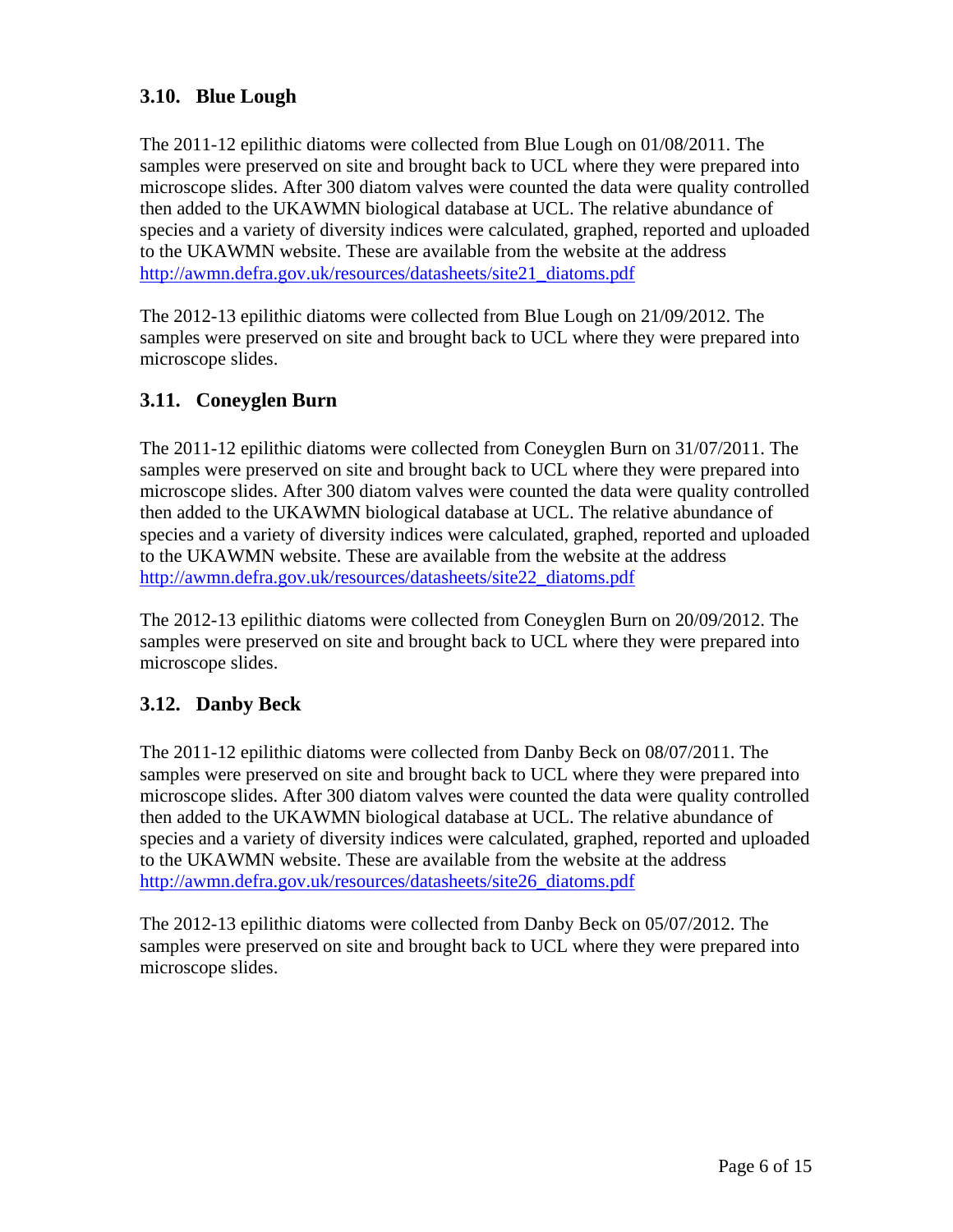# <span id="page-7-0"></span>**4. Sediment Trap Diatoms**

#### **4.1. Loch Chon**

Loch Chon was visited on 27/07/2011 but unfortunately, after a considerable time searching, the sediment trap array could not be located. This was most likely due to either the effects of ice movement or interference from members of the public. We were thus unable to collect the 2011-12 sediment trap diatom sample.

The 2012-13 sediment trap diatoms were successfully collected from Loch Chon on 06/08/2012. The samples were preserved on site and brought back to UCL where they were prepared into microscope slides

#### **4.2. Loch Tinker**

The 2011-12 sediment trap diatoms were collected from Loch Tinker on 27/07/2011. The samples were preserved on site and brought back to UCL where they were prepared into microscope slides. After 300 diatom valves were counted the data were quality controlled then added to the UKAWMN biological database at UCL. The relative abundance of species were calculated, graphed, reported and uploaded to the UKAWMN website. These are available from the website at the address

[http://awmn.defra.gov.uk/resources/datasheets/site06\\_sedtrap.pdf](http://awmn.defra.gov.uk/resources/datasheets/site06_sedtrap.pdf)

The 2012-13 sediment trap diatoms were collected from Loch Tinker on 07/08/2012. The samples were preserved on site and brought back to UCL where they were prepared into microscope slides.

#### **4.3. Loch Grannoch**

The 2011-12 sediment trap diatoms were collected from Loch Grannoch on 25/07/2011. The samples were preserved on site and brought back to UCL where they were prepared into microscope slides. After 300 diatom valves were counted the data were quality controlled then added to the UKAWMN biological database at UCL. The relative abundance of species were calculated, graphed, reported and uploaded to the UKAWMN website. These are available from the website at the address [http://awmn.defra.gov.uk/resources/datasheets/site08\\_sedtrap.pdf](http://awmn.defra.gov.uk/resources/datasheets/site08_sedtrap.pdf)

The 2012-13 sediment trap diatoms were collected from Loch Grannoch on 04/08/2012. The samples were preserved on site and brought back to UCL where they were prepared into microscope slides.

#### **4.4. Blue Lough**

The 2011-12 sediment trap diatoms were collected from Blue Lough on 01/08/2011. The samples were preserved on site and brought back to UCL where they were prepared into microscope slides. After 300 diatom valves were counted the data were quality controlled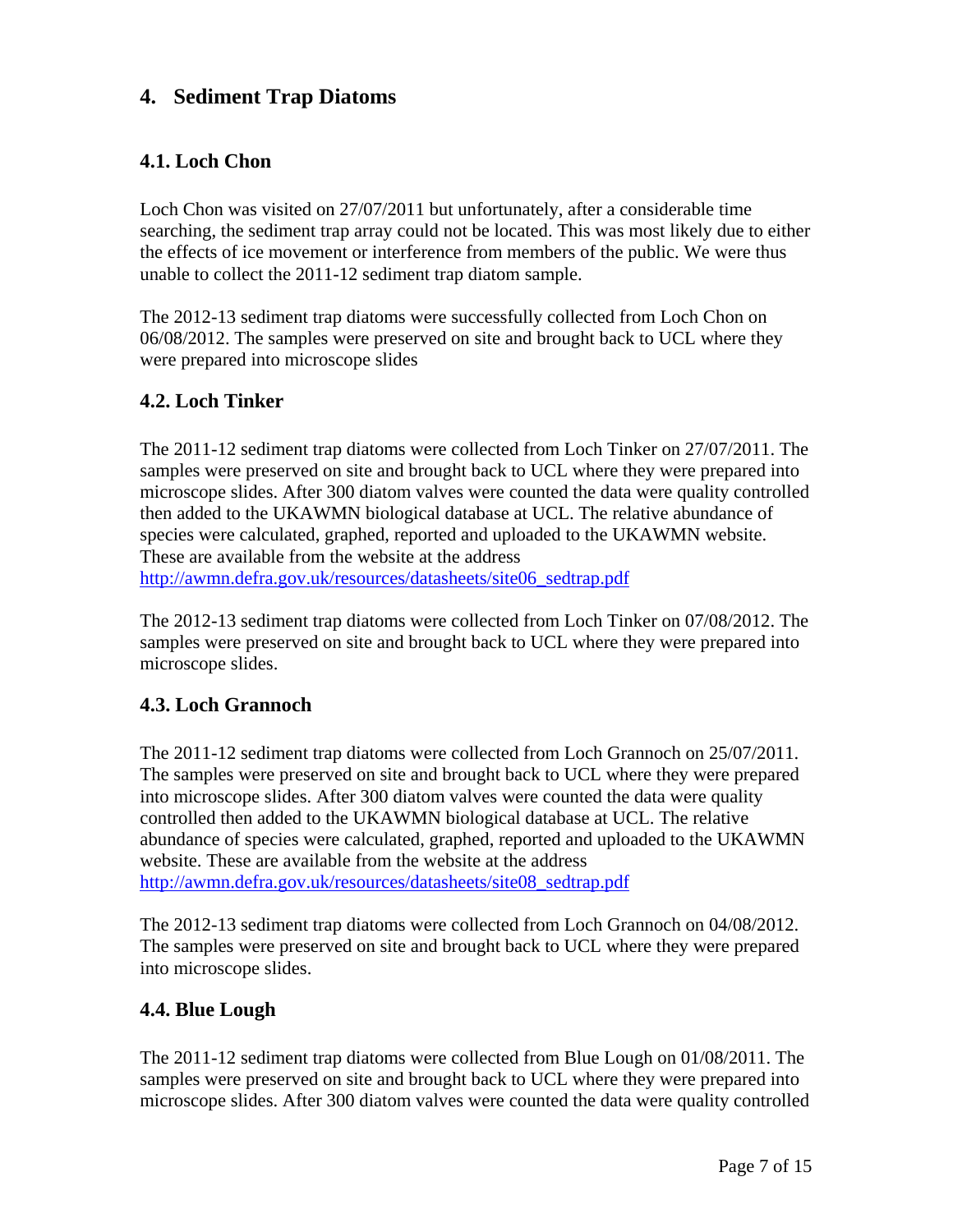<span id="page-8-0"></span>then added to the UKAWMN biological database at UCL. The relative abundance of species were calculated, graphed, reported and uploaded to the UKAWMN website. These are available from the website at the address [http://awmn.defra.gov.uk/resources/datasheets/site21\\_sedtrap.pdf](http://awmn.defra.gov.uk/resources/datasheets/site21_sedtrap.pdf)

The 2012-13 sediment trap diatoms were collected from Blue Lough on 21/09/2012. The samples were preserved on site and brought back to UCL where they were prepared into microscope slides.

# **5. Macroinvertebrates**

#### **5.1. Allt na Coire nan Con**

The 2011-12 macroinvertebrate kick samples were collected from Allt na Coire nan Con on 05/05/2011. The samples were preserved on site and taken to Queen Mary, University of London where they were sorted and the macroinvertebrates counted. The data were sent to UCL where they were quality controlled then added to the UKAWMN biological database. The relative abundance of species and a variety of diversity indices were calculated, graphed, reported and uploaded to the UKAWMN website. These are available from the website at the address

[http://awmn.defra.gov.uk/resources/datasheets/site03\\_inverts.pdf](http://awmn.defra.gov.uk/resources/datasheets/site03_inverts.pdf)

The 2012-13 macroinvertebrate kick samples were collected from Allt na Coire nan Con on 10/05/2012. The samples were preserved on site and taken to Queen Mary, University of London where they were sorted and the macroinvertebrates counted.

#### **5.2. Loch Chon**

The 2011-12 macroinvertebrate kick samples were collected from Loch Chon on 01/05/2011. The samples were preserved on site and taken to Queen Mary, University of London where they were sorted and the macroinvertebrates counted. The data were sent to UCL where they were quality controlled then added to the UKAWMN biological database. The relative abundance of species and a variety of diversity indices were calculated, graphed, reported and uploaded to the UKAWMN website. These are available from the website at the address

[http://awmn.defra.gov.uk/resources/datasheets/site05\\_inverts.pdf](http://awmn.defra.gov.uk/resources/datasheets/site05_inverts.pdf)

The 2012-13 macroinvertebrate kick samples were collected from Loch Chon on 05/05/2012. The samples were preserved on site and taken to Queen Mary, University of London where they were sorted and the macroinvertebrates counted.

#### **5.3. Loch Tinker**

The 2011-12 macroinvertebrate kick samples were collected from Loch Tinker on 01/05/2011. The samples were preserved on site and taken to Queen Mary, University of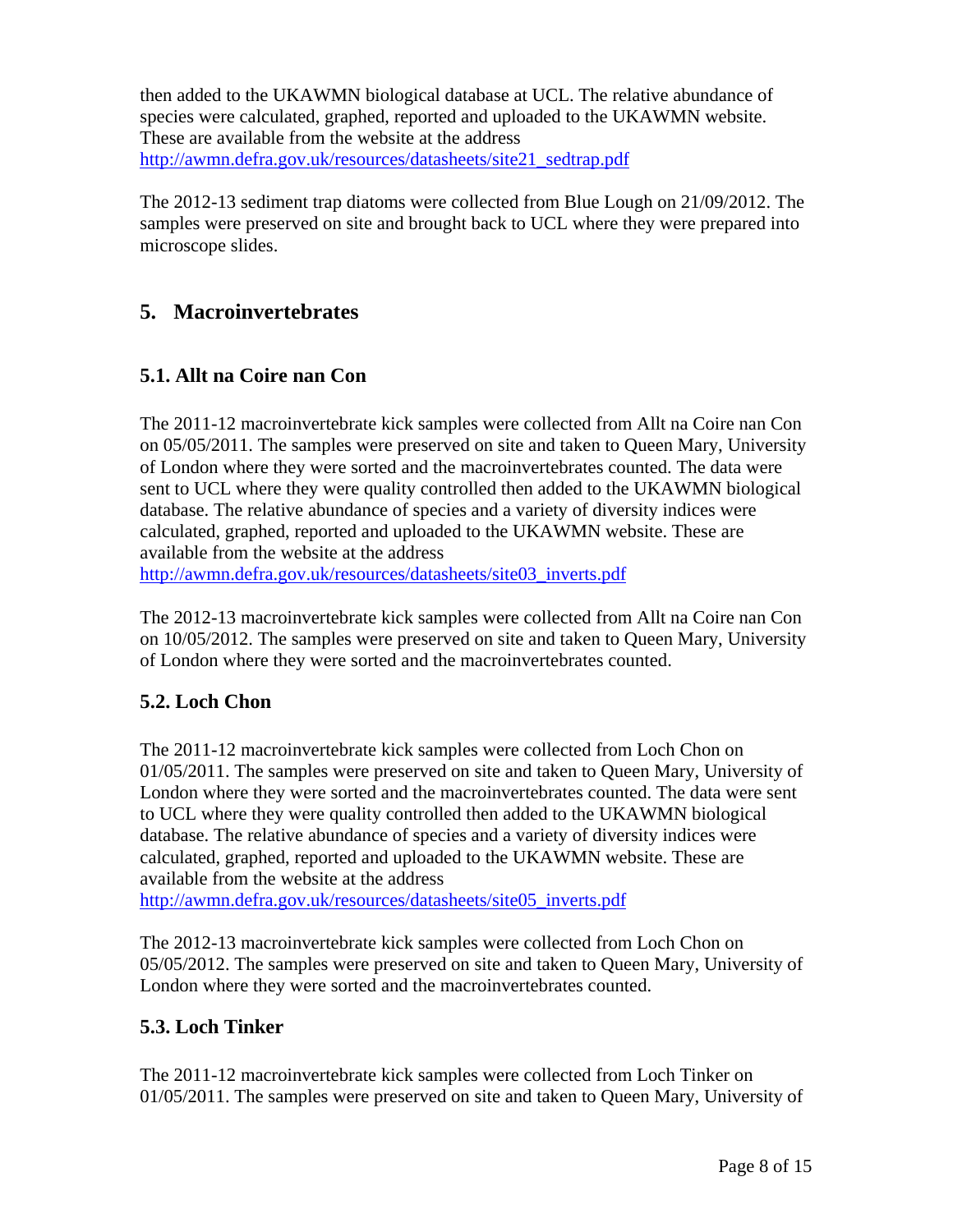<span id="page-9-0"></span>London where they were sorted and the macroinvertebrates counted. The data were sent to UCL where they were quality controlled then added to the UKAWMN biological database. The relative abundance of species and a variety of diversity indices were calculated, graphed, reported and uploaded to the UKAWMN website. These are available from the website at the address

[http://awmn.defra.gov.uk/resources/datasheets/site06\\_inverts.pdf](http://awmn.defra.gov.uk/resources/datasheets/site06_inverts.pdf)

The 2012-13 macroinvertebrate kick samples were collected from Loch Tinker on 05/05/2012. The samples were preserved on site and taken to Queen Mary, University of London where they were sorted and the macroinvertebrates counted.

### **5.4. Loch Grannoch**

Due to there being no other funded fieldwork in the area at the appropriate time of year, it was not possible to collect the 2011-12 macroinvertebrate kick samples from Loch Grannoch.

The 2012-13 macroinvertebrate kick samples were collected from Loch Grannoch on 09/04/2012. The samples were preserved on site and taken to Queen Mary, University of London where they were sorted and the macroinvertebrates counted.

#### **5.5. Dargall Lane**

The 2011-12 macroinvertebrate kick samples were collected from Dargall Lane on 04/05/2011. The samples were preserved on site and taken to Queen Mary, University of London where they were sorted and the macroinvertebrates counted. The data were sent to UCL where they were quality controlled then added to the UKAWMN biological database. The relative abundance of species and a variety of diversity indices were calculated, graphed, reported and uploaded to the UKAWMN website. These are available from the website at the address

[http://awmn.defra.gov.uk/resources/datasheets/site09\\_inverts.pdf](http://awmn.defra.gov.uk/resources/datasheets/site09_inverts.pdf)

The 2012-13 macroinvertebrate kick samples were collected from Dargall Lane on 09/05/2012. The samples were preserved on site and taken to Queen Mary, University of London where they were sorted and the macroinvertebrates counted.

# **5.6. Old Lodge**

The 2011-12 macroinvertebrate kick samples were collected from Old Lodge on 15/04/2011. The samples were preserved on site and taken to Queen Mary, University of London where they were sorted and the macroinvertebrates counted. The data were sent to UCL where they were quality controlled then added to the UKAWMN biological database. The relative abundance of species and a variety of diversity indices were calculated, graphed, reported and uploaded to the UKAWMN website. These are available from the website at the address

[http://awmn.defra.gov.uk/resources/datasheets/site13\\_inverts.pdf](http://awmn.defra.gov.uk/resources/datasheets/site13_inverts.pdf)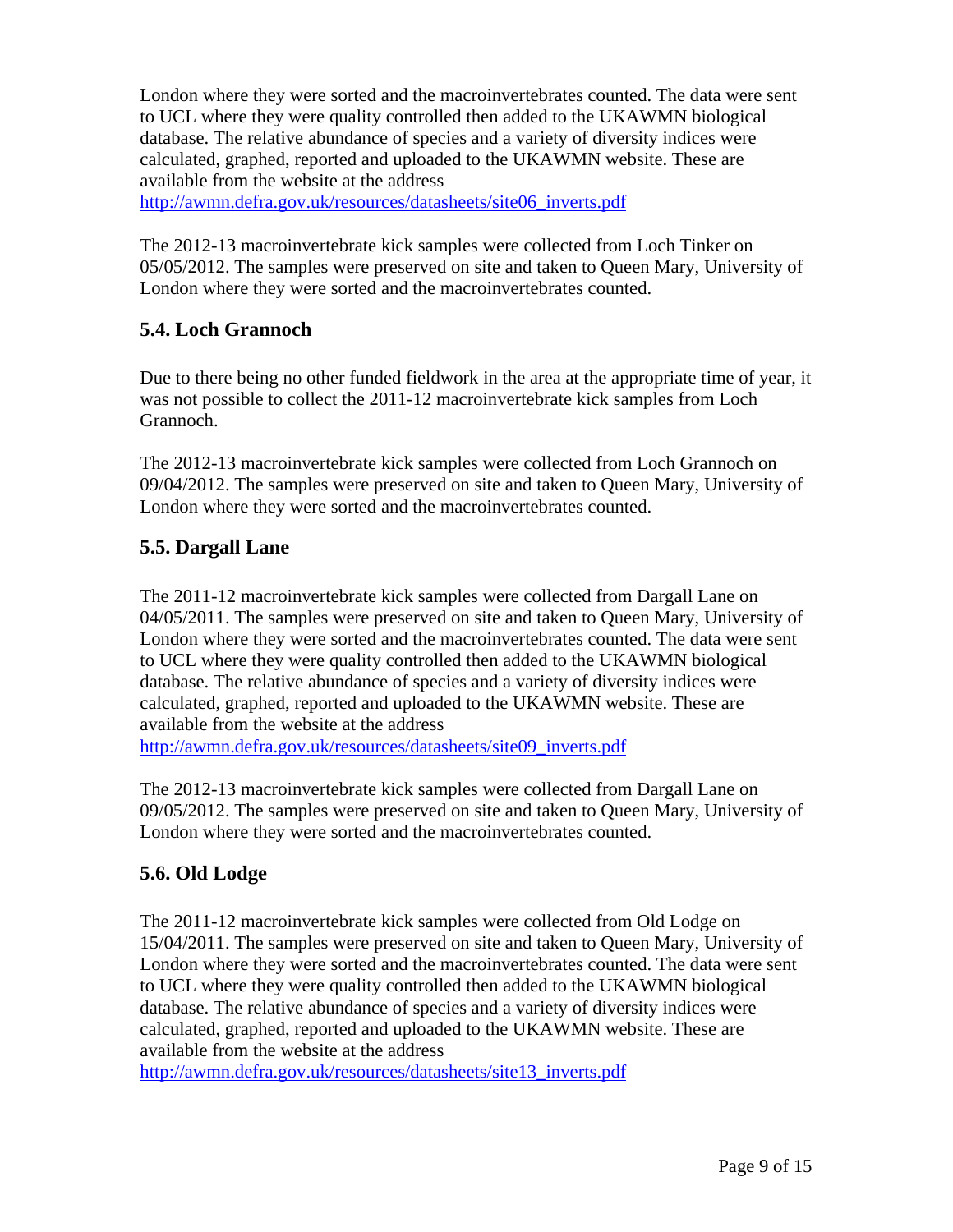<span id="page-10-0"></span>The 2012-13 macroinvertebrate kick samples were collected from Old Lodge on 19/04/2012. The samples were preserved on site and taken to Queen Mary, University of London where they were sorted and the macroinvertebrates counted.

## **5.7. Narrator Brook**

The 2011-12 macroinvertebrate kick samples were collected from Narrator Brook on 27/05/2011. The samples were preserved on site and taken to Queen Mary, University of London where they were sorted and the macroinvertebrates counted. The data were sent to UCL where they were quality controlled then added to the UKAWMN biological database. The relative abundance of species and a variety of diversity indices were calculated, graphed, reported and uploaded to the UKAWMN website. These are available from the website at the address

[http://awmn.defra.gov.uk/resources/datasheets/site14\\_inverts.pdf](http://awmn.defra.gov.uk/resources/datasheets/site14_inverts.pdf)

The 2012-13 macroinvertebrate kick samples were collected from Narrator Brook on 20/04/2012. The samples were preserved on site and taken to Queen Mary, University of London where they were sorted and the macroinvertebrates counted.

# **5.8. Blue Lough**

The 2011-12 macroinvertebrate kick samples were collected from Blue Lough on 28/04/2011. The samples were preserved on site and taken to Queen Mary, University of London where they were sorted and the macroinvertebrates counted. The data were sent to UCL where they were quality controlled then added to the UKAWMN biological database. The relative abundance of species and a variety of diversity indices were calculated, graphed, reported and uploaded to the UKAWMN website. These are available from the website at the address

[http://awmn.defra.gov.uk/resources/datasheets/site21\\_inverts.pdf](http://awmn.defra.gov.uk/resources/datasheets/site21_inverts.pdf)

The 2012-13 macroinvertebrate kick samples were collected from Blue Lough on 06/05/2012. The samples were preserved on site and taken to Queen Mary, University of London where they were sorted and the macroinvertebrates counted.

# **5.9. Bencrom River**

The 2011-12 macroinvertebrate kick samples were collected from Bencrom River on 27/04/2011. The samples were preserved on site and taken to Queen Mary, University of London where they were sorted and the macroinvertebrates counted. The data were sent to UCL where they were quality controlled then added to the UKAWMN biological database. The relative abundance of species and a variety of diversity indices were calculated, graphed, reported and uploaded to the UKAWMN website. These are available from the website at the address

[http://awmn.defra.gov.uk/resources/datasheets/site20\\_inverts.pdf](http://awmn.defra.gov.uk/resources/datasheets/site20_inverts.pdf)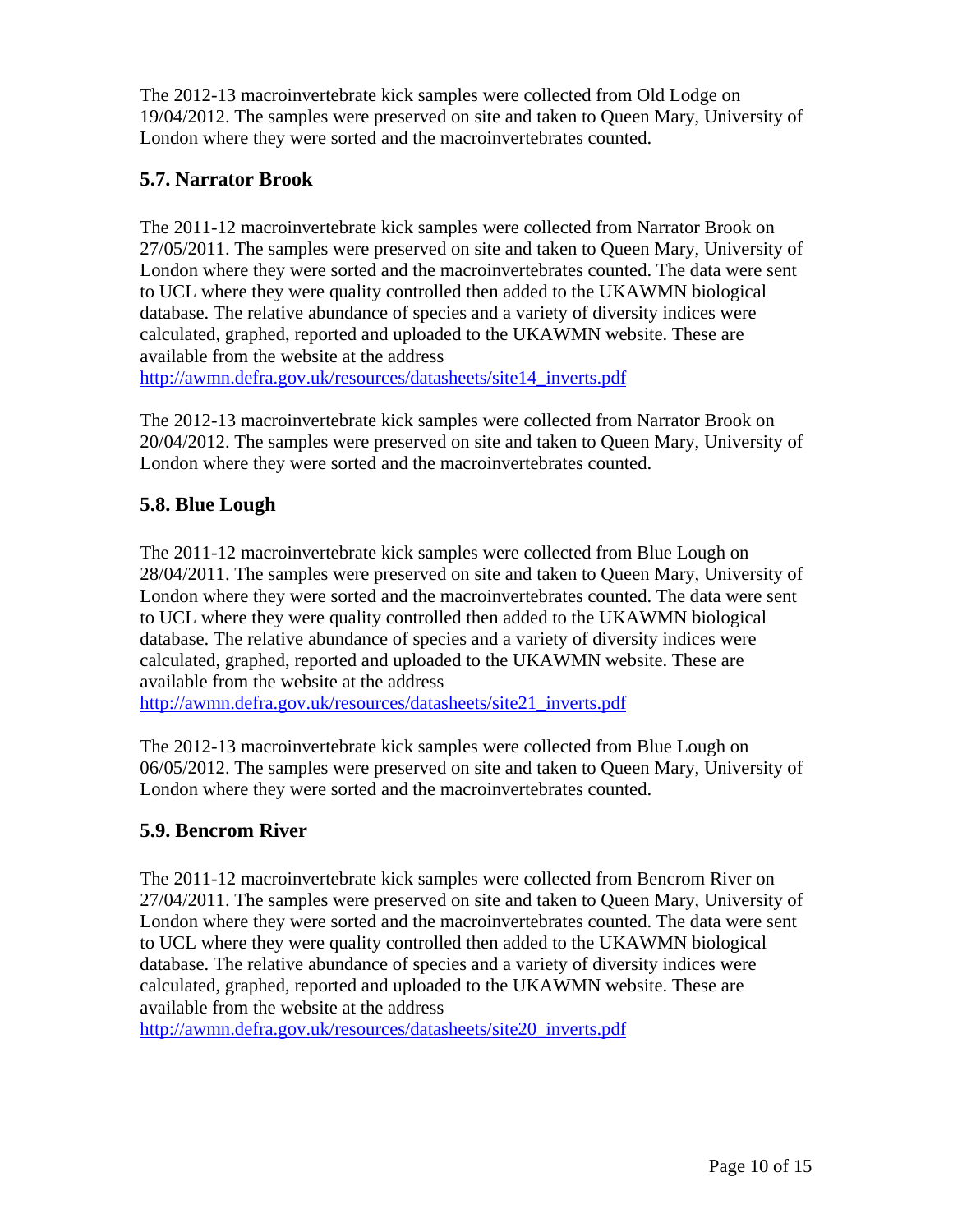<span id="page-11-0"></span>The 2012-13 macroinvertebrate kick samples were collected from Bencrom River on 06/05/2012. The samples were preserved on site and taken to Queen Mary, University of London where they were sorted and the macroinvertebrates counted.

# **5.10. Coneyglen Burn**

The 2011-12 macroinvertebrate kick samples were collected from Coneyglen Burn on 20/04/2011. The samples were preserved on site and taken to Queen Mary, University of London where they were sorted and the macroinvertebrates counted. The data were sent to UCL where they were quality controlled then added to the UKAWMN biological database. The relative abundance of species and a variety of diversity indices were calculated, graphed, reported and uploaded to the UKAWMN website. These are available from the website at the address

[http://awmn.defra.gov.uk/resources/datasheets/site22\\_inverts.pdf](http://awmn.defra.gov.uk/resources/datasheets/site22_inverts.pdf)

The 2012-13 macroinvertebrate kick samples were collected from Coneyglen Burn on 07/05/2012. The samples were preserved on site and taken to Queen Mary, University of London where they were sorted and the macroinvertebrates counted.

# **5.11. Beagh's Burn**

The 2012-13 macroinvertebrate kick samples were collected from Beagh's Burn on 07/05/2012. The samples were preserved on site and taken to Queen Mary, University of London where they were sorted and the macroinvertebrates counted.

# **5.12. Danby Beck**

The 2012-13 macroinvertebrate kick samples were collected from Danby Beck on 09/05/2012. The samples were preserved on site and taken to Queen Mary, University of London where they were sorted and the macroinvertebrates counted.

# **6. Macrophytes**

# **6.1. Allt na Coire nan Con**

The 2011-12 macrophyte survey was performed at Allt na Coire nan Con on 10/07/2011. Voucher specimens were collected and after microscopic analysis and verification at UCL the data were added to the UKAWMN biological database. The relative abundance of species were calculated, graphed, reported and uploaded to the UKAWMN website. These are available from the website at the address [http://awmn.defra.gov.uk/resources/datasheets/site03\\_macros.pdf](http://awmn.defra.gov.uk/resources/datasheets/site03_macros.pdf)

The 2012-13 macrophyte survey was performed at Allt na Coire nan Con on 08/07/2012. Voucher specimens were collected and await microscopic analysis and verification at UCL before the data is added to the UKAWMN biological database.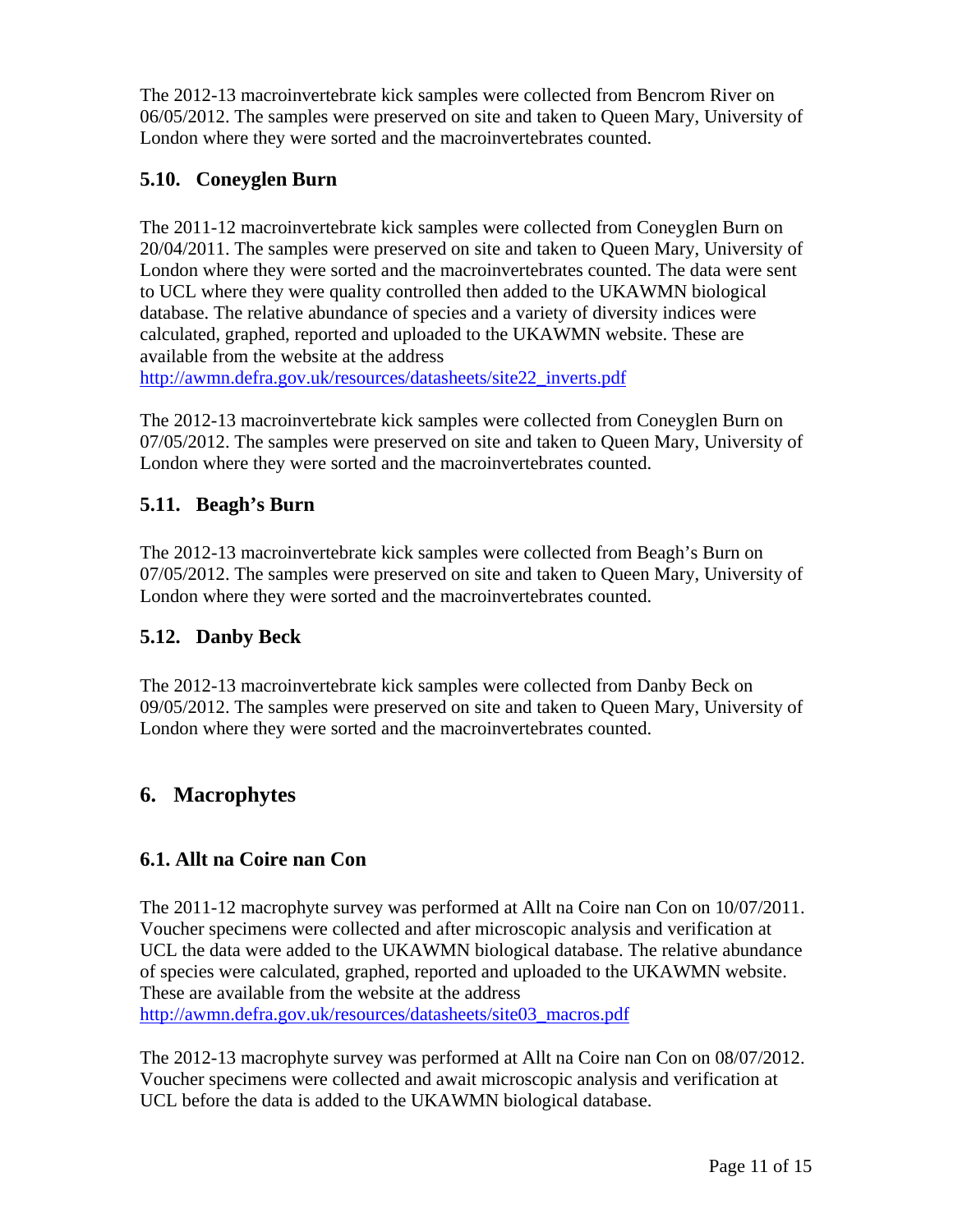## <span id="page-12-0"></span>**6.2. Dargall Lane**

The 2011-12 macrophyte survey was performed at Dargall Lane on 09/07/2011. Voucher specimens were collected and after microscopic analysis and verification at UCL the data were added to the UKAWMN biological database. The relative abundance of species were calculated, graphed, reported and uploaded to the UKAWMN website. These are available from the website at the address

[http://awmn.defra.gov.uk/resources/datasheets/site09\\_macros.pdf](http://awmn.defra.gov.uk/resources/datasheets/site09_macros.pdf)

The 2012-13 macrophyte survey was performed at Dargall Lane on 19/09/2012 after an unsuccessful earlier visit on 07/07/12 when the stream was in spate. Voucher specimens were collected and await microscopic analysis and verification at UCL before the data is added to the UKAWMN biological database.

### **6.3. Old Lodge**

The 2011-12 macrophyte survey was performed at Old Lodge on 04/07/2011. Voucher specimens were collected and after microscopic analysis and verification at UCL the data were added to the UKAWMN biological database. The relative abundance of species were calculated, graphed, reported and uploaded to the UKAWMN website. These are available from the website at the address

[http://awmn.defra.gov.uk/resources/datasheets/site13\\_macros.pdf](http://awmn.defra.gov.uk/resources/datasheets/site13_macros.pdf)

The 2012-13 macrophyte survey was performed at Old Lodge on 02/07/2012. Voucher specimens were collected and await microscopic analysis and verification at UCL before the data is added to the UKAWMN biological database.

#### **6.4. Narrator Brook**

The 2011-12 macrophyte survey was performed at Narrator Brook on 05/07/2011. Voucher specimens were collected and after microscopic analysis and verification at UCL the data were added to the UKAWMN biological database. The relative abundance of species were calculated, graphed, reported and uploaded to the UKAWMN website. These are available from the website at the address [http://awmn.defra.gov.uk/resources/datasheets/site14\\_macros.pdf](http://awmn.defra.gov.uk/resources/datasheets/site14_macros.pdf)

The 2012-13 macrophyte survey was performed at Narrator Brook on 27/10/2012 after an unsuccessful earlier visit on 03/07/12 when the stream was in spate. Voucher specimens were collected and await microscopic analysis and verification at UCL before the data is added to the UKAWMN biological database.

#### **6.5. Bencrom River**

The 2011-12 macrophyte survey was performed at Bencrom River on 01/08/2011. Voucher specimens were collected and after microscopic analysis and verification at UCL the data were added to the UKAWMN biological database. The relative abundance of species were calculated, graphed, reported and uploaded to the UKAWMN website.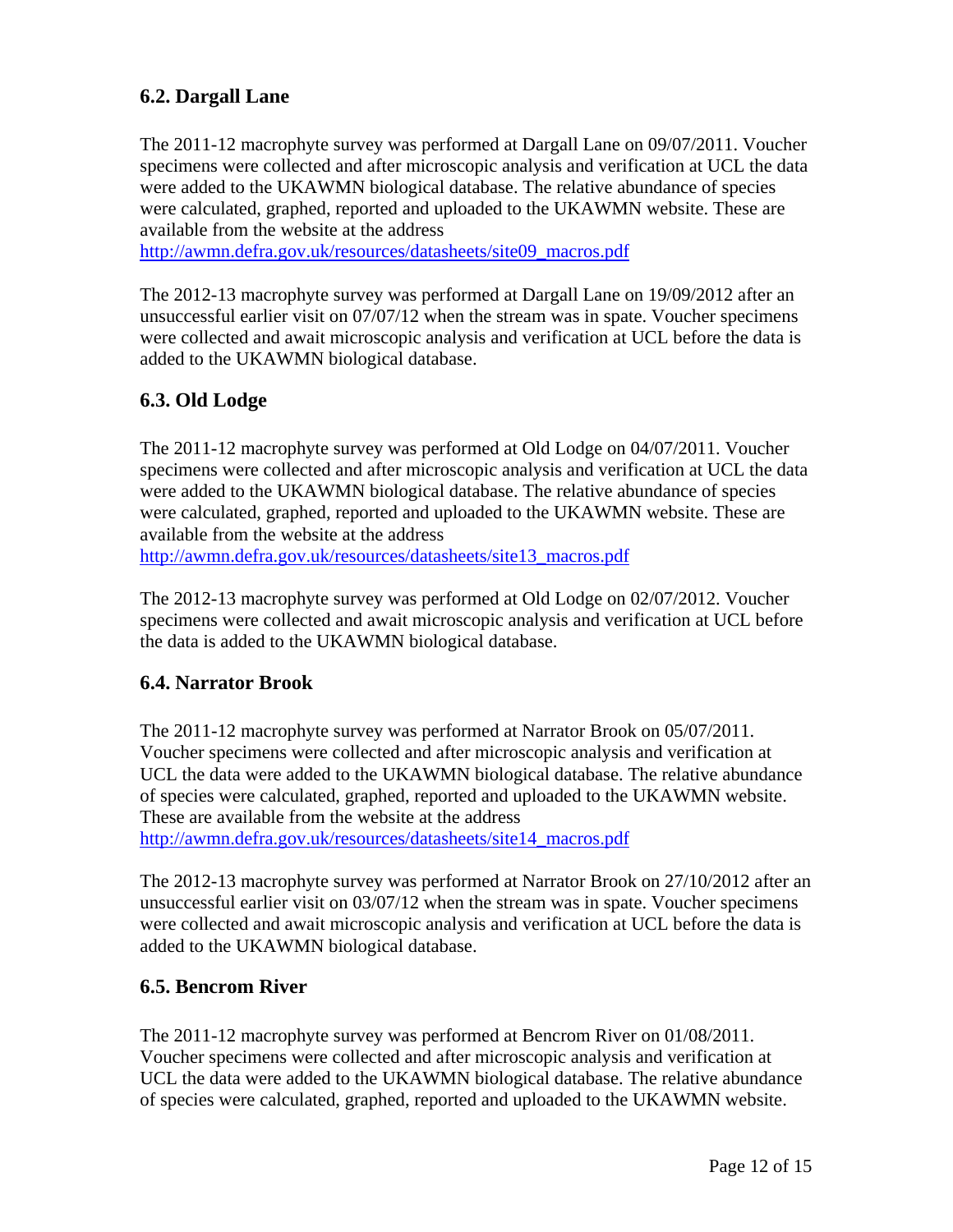<span id="page-13-0"></span>These are available from the website at the address [http://awmn.defra.gov.uk/resources/datasheets/site20\\_macros.pdf](http://awmn.defra.gov.uk/resources/datasheets/site20_macros.pdf)

The 2012-13 macrophyte survey was performed at Bencrom River on 21/09/2012. Voucher specimens were collected and await microscopic analysis and verification at UCL before the data is added to the UKAWMN biological database.

### **6.6. Beagh's Burn**

The 2011-12 macrophyte survey was performed at Beagh's Burn on 31/07/2011. Voucher specimens were collected and after microscopic analysis and verification at UCL the data were added to the UKAWMN biological database. The relative abundance of species were calculated, graphed, reported and uploaded to the UKAWMN website. These are available from the website at the address

[http://awmn.defra.gov.uk/resources/datasheets/site19\\_macros.pdf](http://awmn.defra.gov.uk/resources/datasheets/site19_macros.pdf)

The 2012-13 macrophyte survey was not performed at Beagh's Burn during the site visit on 20/09/2012 due to spate conditions.

### **6.7. Coneyglen Burn**

The 2011-12 macrophyte survey was performed at Coneyglen Burn on 31/07/2011. Voucher specimens were collected and after microscopic analysis and verification at UCL the data were added to the UKAWMN biological database. The relative abundance of species were calculated, graphed, reported and uploaded to the UKAWMN website. These are available from the website at the address

[http://awmn.defra.gov.uk/resources/datasheets/site22\\_macros.pdf](http://awmn.defra.gov.uk/resources/datasheets/site22_macros.pdf)

The 2012-13 macrophyte survey was not performed at Coneyglen Burn during the site visit on 20/09/2012 due to spate conditions.

#### **6.8. Danby Beck**

The 2011-12 macrophyte survey was performed at Danby Beck on 08/07/2011. Voucher specimens were collected and after microscopic analysis and verification at UCL the data were added to the UKAWMN biological database. The relative abundance of species were calculated, graphed, reported and uploaded to the UKAWMN website. These are available from the website at the address

[http://awmn.defra.gov.uk/resources/datasheets/site26\\_macros.pdf](http://awmn.defra.gov.uk/resources/datasheets/site26_macros.pdf)

The 2012-13 macrophyte survey was performed at Danby Beck on 05/07/2012. Voucher specimens were collected and await microscopic analysis and verification at UCL before the data is added to the UKAWMN biological database.